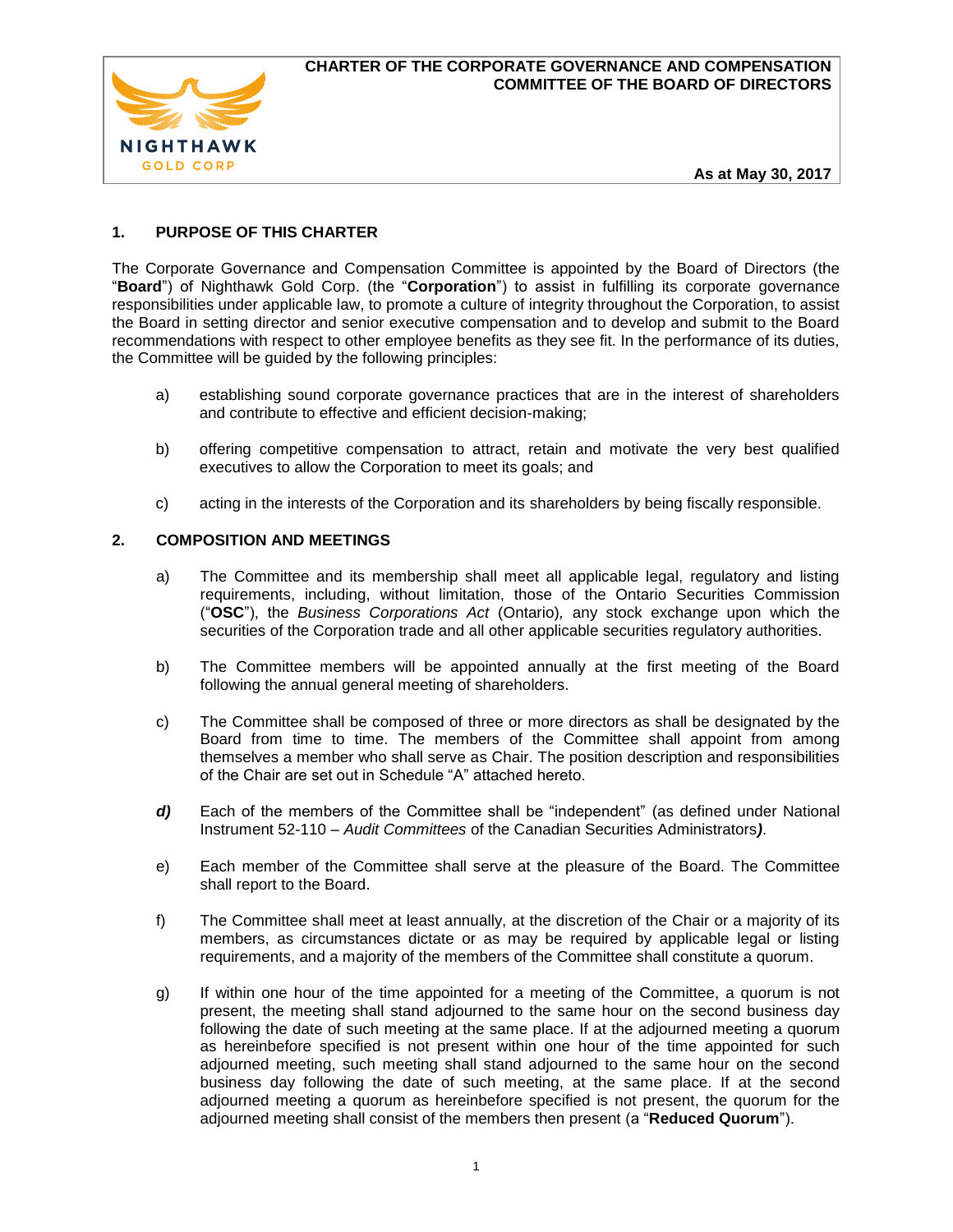- h) If, and whenever a vacancy shall exist, the remaining members of the Committee may exercise all of its powers and responsibilities so long as a quorum remains in office or a Reduced Quorum is present in respect of a specific Committee meeting.
- i) The time and place at which meetings of the Committee shall be held, and procedures at such meetings, shall be determined from time to time by, the Committee. A meeting of the Committee may be called by letter, telephone, facsimile, email or other means of communication, by giving at least 48 hours notice, provided that no notice of a meeting shall be necessary if all of the members are present either in person or by means of conference telephone or if those absent have waived notice or otherwise signified their consent to the holding of such meeting.
- j) Any member of the Committee may participate in the meeting of the Committee by means of conference telephone or other communication equipment, and the member participating in a meeting pursuant to this paragraph shall be deemed, for purposes hereof, to be present in person at the meeting.
- k) The Committee shall keep minutes of its meetings. The Committee may, from time to time, appoint any person who need not be a member, to act as a secretary at any meeting.
- l) The Committee may invite such officers, directors and employees of the Corporation and its subsidiaries as it may see fit, from time to time, to attend at meetings of the Committee.
- m) Any matters to be determined by the Committee shall be decided by a majority of votes cast at a meeting of the Committee called for such purpose; actions of the Committee may be taken by an instrument or instruments in writing signed by all of the members of the Committee, and such actions shall be effective as though they had been decided by a majority of votes cast at a meeting of the Committee called for such purpose. The Committee shall report its determinations to the Board at the next scheduled meeting of the Board, or earlier as the Committee deems necessary. All decisions or recommendations of the Committee shall require the approval of the Board prior to implementation.
- n) The Board may at any time amend or rescind any of the provisions hereof, or cancel them entirely, with or without substitution.

## **3. RESPONSIBILITIES**

The responsibilities of the Committee shall be:

- a) to approve all transactions involving the Corporation and "related parties" as that term is defined in Multilateral Instrument 61-101 *— Protection of Minority Securityholders in Special Transactions* as it exists at the date hereof (collectively, "**Related Party Transactions**");
- b) to monitor any Related Party Transactions and report to the Board on a regular basis regarding the nature and extent of the Related Party Transactions;
- c) to establish guidelines and parameters within which the Corporation and its subsidiaries shall be entitled to engage in Related Party Transactions without specific prior approval of the Committee;
- d) to implement structures from time to time to ensure that the directors can function independently of management;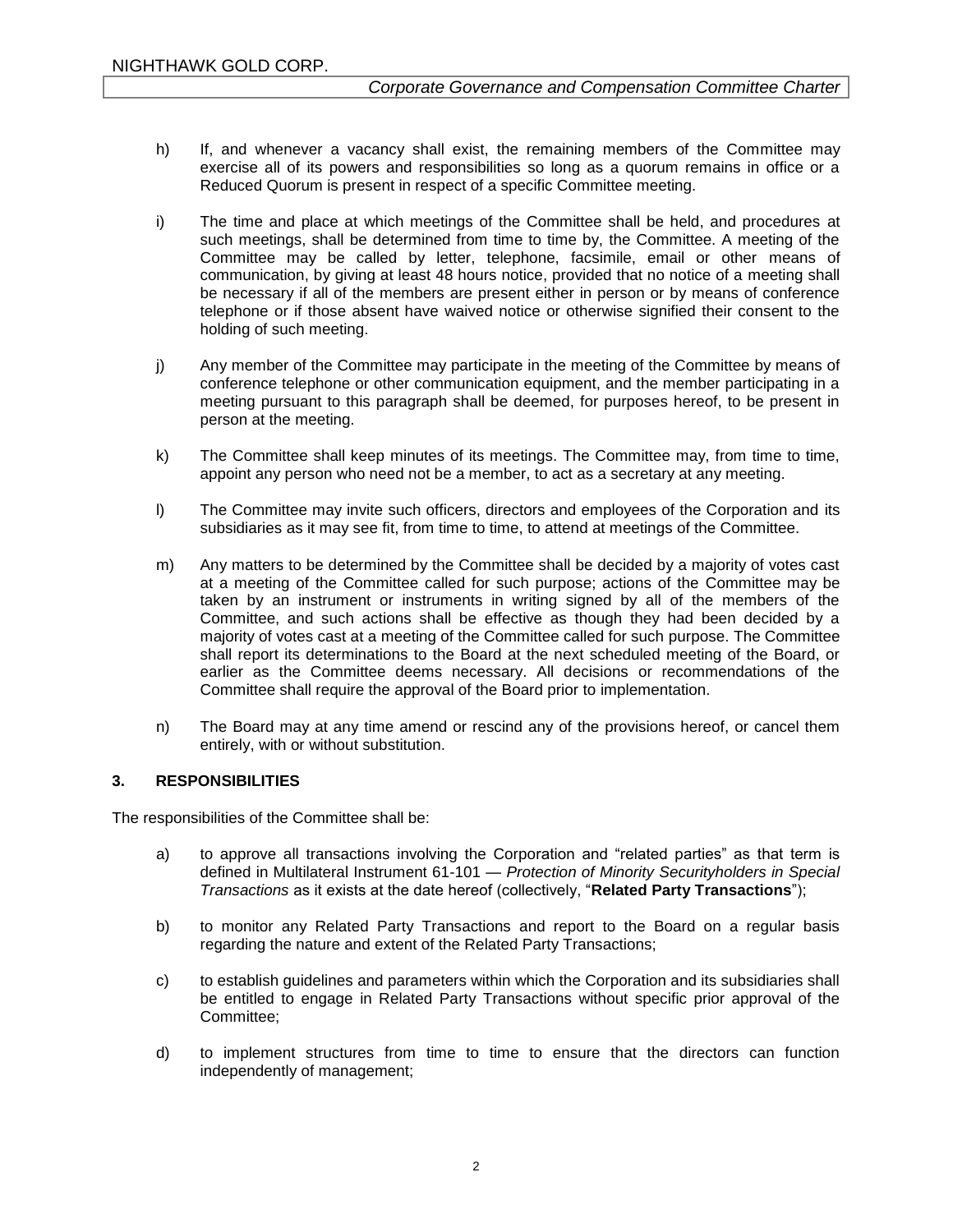- e) to provide continuing education opportunities to existing directors so that individual directors can maintain and enhance their abilities and ensure that their knowledge of the business of the Corporation remains current;
- f) to respond to requests by, and if appropriate, to authorize, individual directors to engage outside advisors at the expense of the Corporation;
- g) to implement a process for assessing the effectiveness of the Board as a whole, the committees of the directors and individual directors based upon: (i) for directors and committee members, the mandate of the Board and charters of the appropriate committees, respectively; and (ii) for individual directors, their respective position descriptions (if any) as well as the skills and competencies which directors are expected to bring to the Board;
- h) to consider on a regular basis the number of directors of the Corporation, having in mind the competencies required on the Board as a whole;
- i) to oversee and monitor any litigation, claim, or regulatory investigation or proceeding involving the Corporation;
- j) to implement, as well as periodically review, assess and update, the Corporate Disclosure and Insider Trading Policy (the "**Disclosure Policy**") of the Corporation, including:
	- i) the appointment and monitoring of the Disclosure Committee established thereunder;
	- ii) periodically evaluating the effectiveness of the Corporation's disclosure controls and procedures, including but not limited to, assessing the adequacy of the controls and procedures in place;
- k) having regard to competitive position and individual performance, annually review, approve and recommend to the Board for approval the remuneration of the senior executives of the Corporation, namely, any executives in the offices of Chief Executive Officer, President, Vice-Presidents, Chief Financial Officer and any senior executives of the Corporation having comparable positions as may be specified by the Board (collectively, the "**Senior Executives**"), the remuneration of the Senior Executives other than the Chief Executive Officer shall be subject to review by the Committee in consultation with the Chief Executive Officer;
- l) to review the Chief Executive Officer's goals and objectives for the upcoming year and to provide an appraisal of the Chief Executive Officer's performance at the end of the year;
- m) to meet with the Chief Executive Officer to discuss goals and objectives of other Senior Executives, their compensation and performance;
- n) to review and recommend to the Board for approval any special employment contracts including employment offers, retiring allowance agreements or any agreement to take effect in the event of termination or change in control affecting any Senior Executives;
- o) to review and recommend to the Board for its approval the remuneration of directors and to develop and submit to the Board recommendations with regard to bonus entitlements, other employee benefits and bonus plans. The Committee seeks to ensure that such compensation and benefits reflect the responsibilities and risks involved in being a director of the Corporation and align the interests of the directors with the best interests of the Corporation.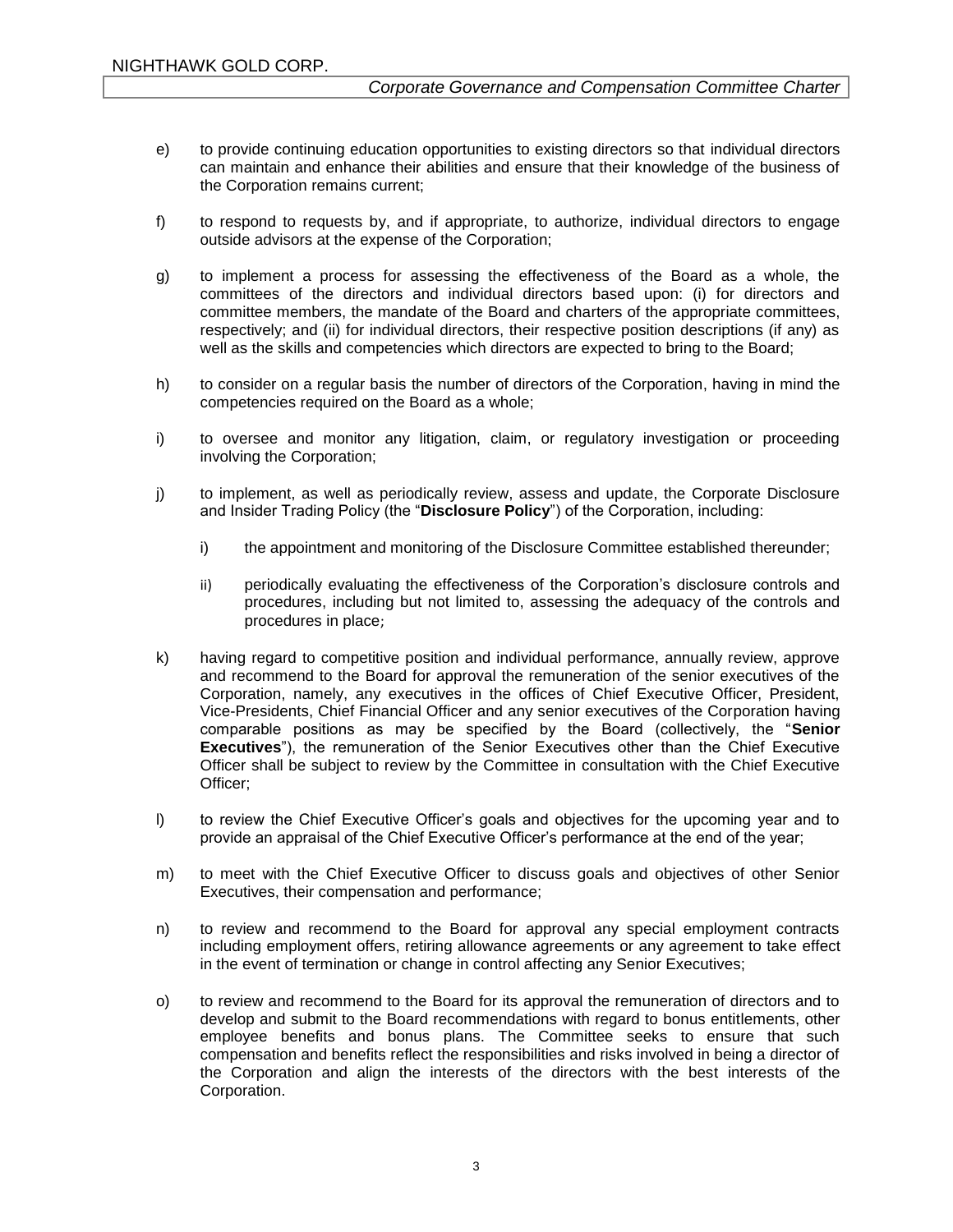- p) to review on an annual basis the remuneration policies of the Corporation, including the total remuneration (including benefits) and the main components thereof for the directors and Senior Executives, and to compare such remuneration policies with the remuneration practices of peers in the same industry. The Committee may employ independent experts periodically as determined necessary to review remuneration policies for directors and Senior Executives;
- q) to review periodically bonus plans and the stock incentive plan and consider these in light of new trends and practices of peers in the same industry;
- r) to review and recommend to the Board for its approval the disclosure required in any management information circular of the Corporation in respect of meetings of the shareholders of the Corporation relating to executive compensation as may be required pursuant to any applicable securities regulations, rules and policies and to review and finalize the report on executive compensation required in any management information circular of the Corporation;
- s) together with the Board, to provide a comprehensive orientation and education program for new directors which fully sets out:
	- i) the role of the Board and its committees:
	- ii) the nature and operation of the business of the Corporation; and
	- iii) the contribution which individual directors are expected to make to the Board in terms of both time and resource commitments.
- t) together with the Board, to provide continuing education opportunities to existing directors so that individual directors can maintain and enhance their abilities and ensure their knowledge of the business of the Corporation remains current;
- u) to perform an annual evaluation of the effectiveness of the Board as a whole, the committees of the Board, and the contributions of individual directors;
- v) subject to the powers of the Board, shareholder approval of all stock incentive plans and receipt of all necessary regulatory approvals, to determine those directors, officers, employees and consultants of the Corporation who will participate in long term incentive plans; to determine the number of shares of the Corporation allocated to each participant under such plan; to determine the time or times when ownership of such shares will vest for each participant; and to administer all matters relating to any long term incentive plan and any employee bonus plan to which the Committee has been delegated authority pursuant to the terms of such plans or any resolutions passed by the Board;
- w) to determine annually the Chief Executive's entitlement to be paid a bonus under any employee bonus plan;
- x) to retain for itself, or to approve the retention by any director of, outside advisors at the expense of the Corporation;
- y) to recommend a candidate for the position of lead director from among the independent members of the Board in the event the Chairman of the Board is not independent; and
- z) to adopt such policies and procedures as it deems appropriate to operate effectively.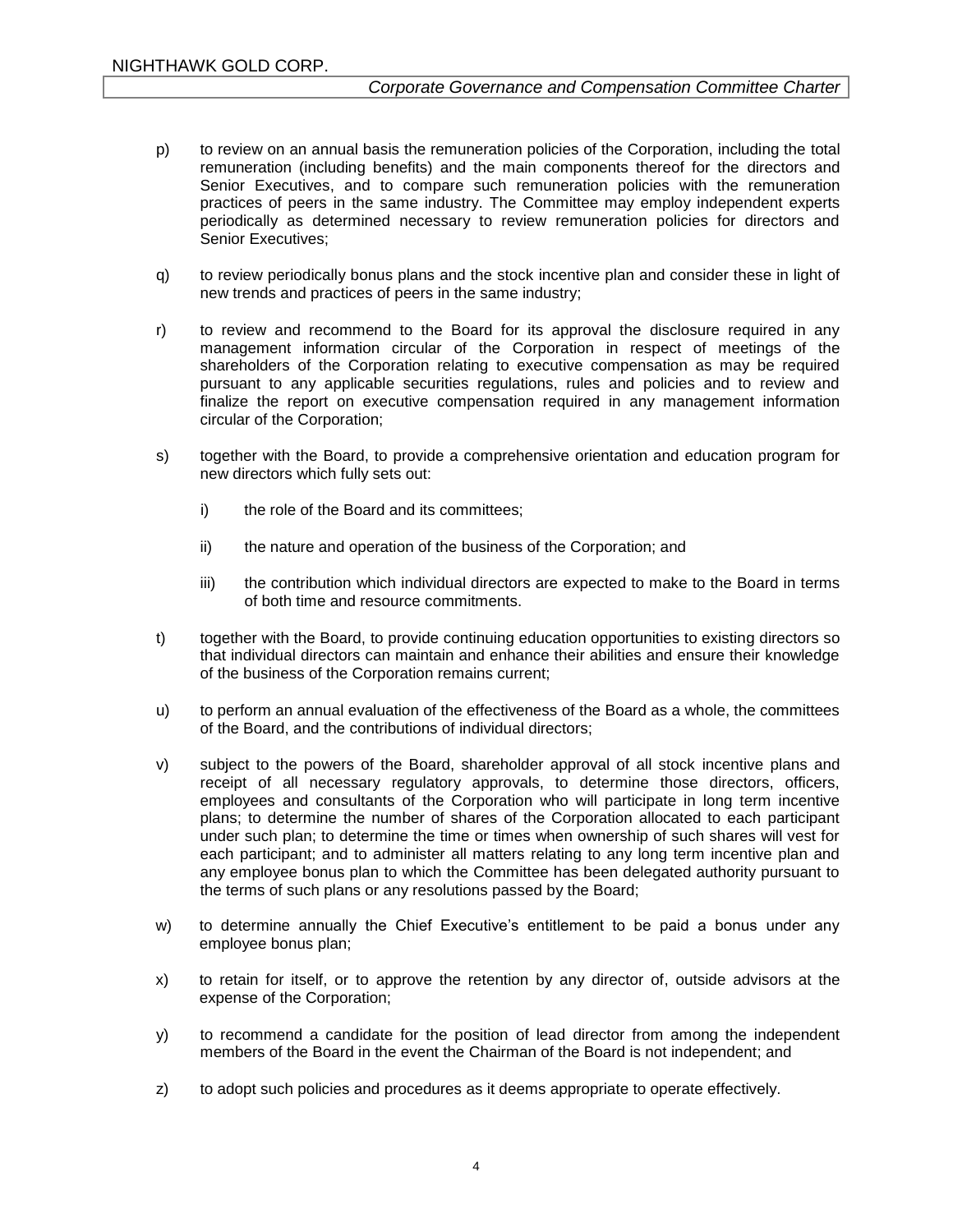## **Schedule "A"**

### **NIGHTHAWK GOLD CORP.**

### POSITION DESCRIPTION FOR THE CHAIRMAN OF THE CORPORATE GOVERNANCE AND COMPENSATION COMMITTEE

### **1. PURPOSE**

The Chairman of the Corporate Governance and Compensation Committee of the Board shall be an independent director who is elected by the Board to act as the leader of the Committee in, among other things: (i) assessing the effectiveness of the Board and the Corporation's governance; (ii) reviewing Board compensation on at least an annual basis; (iii) reviewing and recommending to the Board compensation packages of the President and Chief Executive Officer, as well as other members of senior management; and (iv) establishing periodic review of the management benefits and perquisites.

#### **2. WHO MAY BE CHAIRMAN**

The Chairman will be selected amongst the independent directors of the Corporation who have a sufficient level of experience with corporate governance and compensation issues to ensure the leadership and effectiveness of the Committee.

The Chairman will be selected annually at the first meeting of the Board following the annual general meeting of shareholders.

### **3. RESPONSIBILITIES**

The following are the primary responsibilities of the Chairman:

- a) chair all meetings of the Committee in a manner that promotes meaningful discussion.
- b) ensure adherence to the Committee's Charter and that the adequacy of the Committee's Charter is reviewed annually.
- c) provide leadership to the Committee to enhance the Committee's effectiveness, including:
	- i) ensure that the responsibilities of the Committee are well understood by the Committee members;
	- ii) provide the information to the Board relative to the Committee's issues and initiatives and to review and submit to the Board recommendations concerning the Corporation's corporate governance performance and processes, recommendations concerning overall compensation and benefits, philosophies and programs for employees and management;
	- iii) ensure that the Committee works as a cohesive team with open communication;
	- iv) ensure that the resources available to the Committee are adequate to support its work and to resolve issues in a timely manner;
	- v) ensure that a process is in place by which the effectiveness of the Board and its committees (including size and composition) and compensation of directors is assessed at least annually;